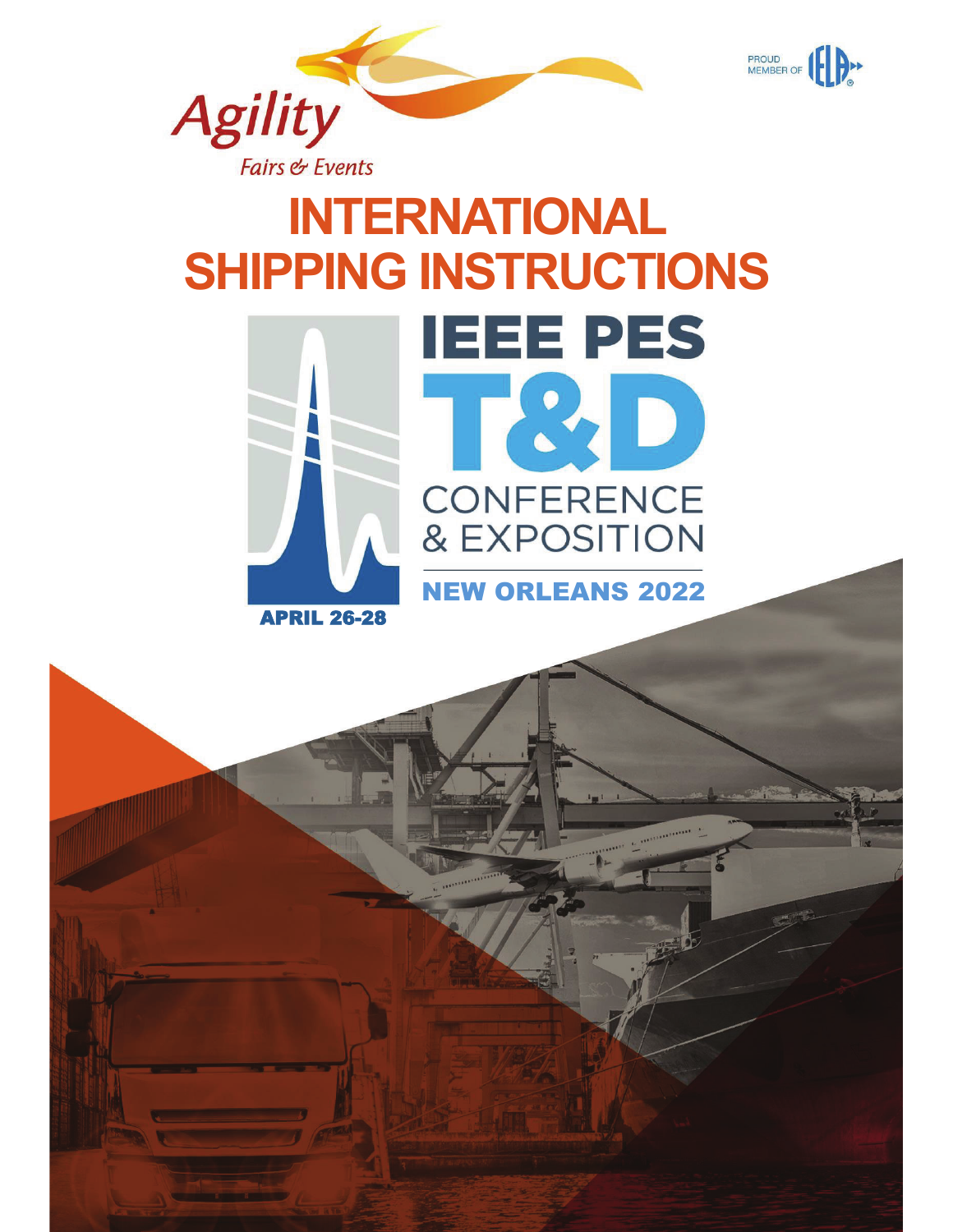Agility Fairs & Events has been appointed by show management as the **Official International Freight Forwarder and Customs Broker**  for **IEEE PES T&D 2022**.

It's time to plan your shipping, so let our exposition freight experts assist you with all of your international transportation needs, including:

- Shipping of international exhibits to the show
- Customs clearance procedures
- Delivering your cargo to the appointed site handling contractor
- Re-exporting your freight at the conclusion of the show.

### **Please CLICK HERE to request a quotation for our services.**







**Agility Fairs and Events Logistics LLC**

Tel: + 1 941 861 8930 US Toll Free: 866 298 3422 www.agility.com

Contact: Colin May E-mail: cmay@agility.com Mobile: + 1 404 822 5440

All business is transacted only in accordance with our General Trading Conditions. A copy of these conditions are available via this **LINK** (Link does not work with Explorer)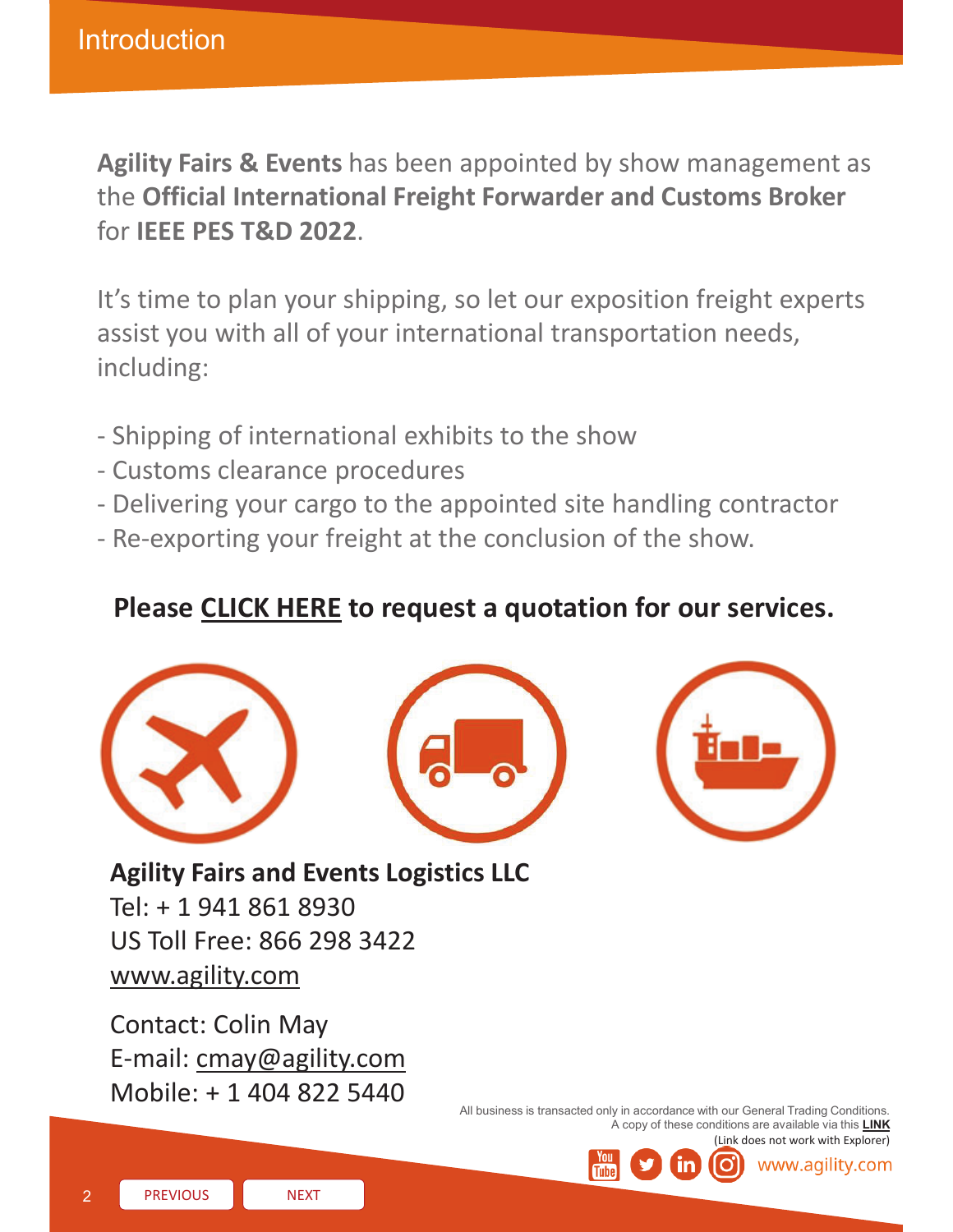**Arrival Deadline Dates** 

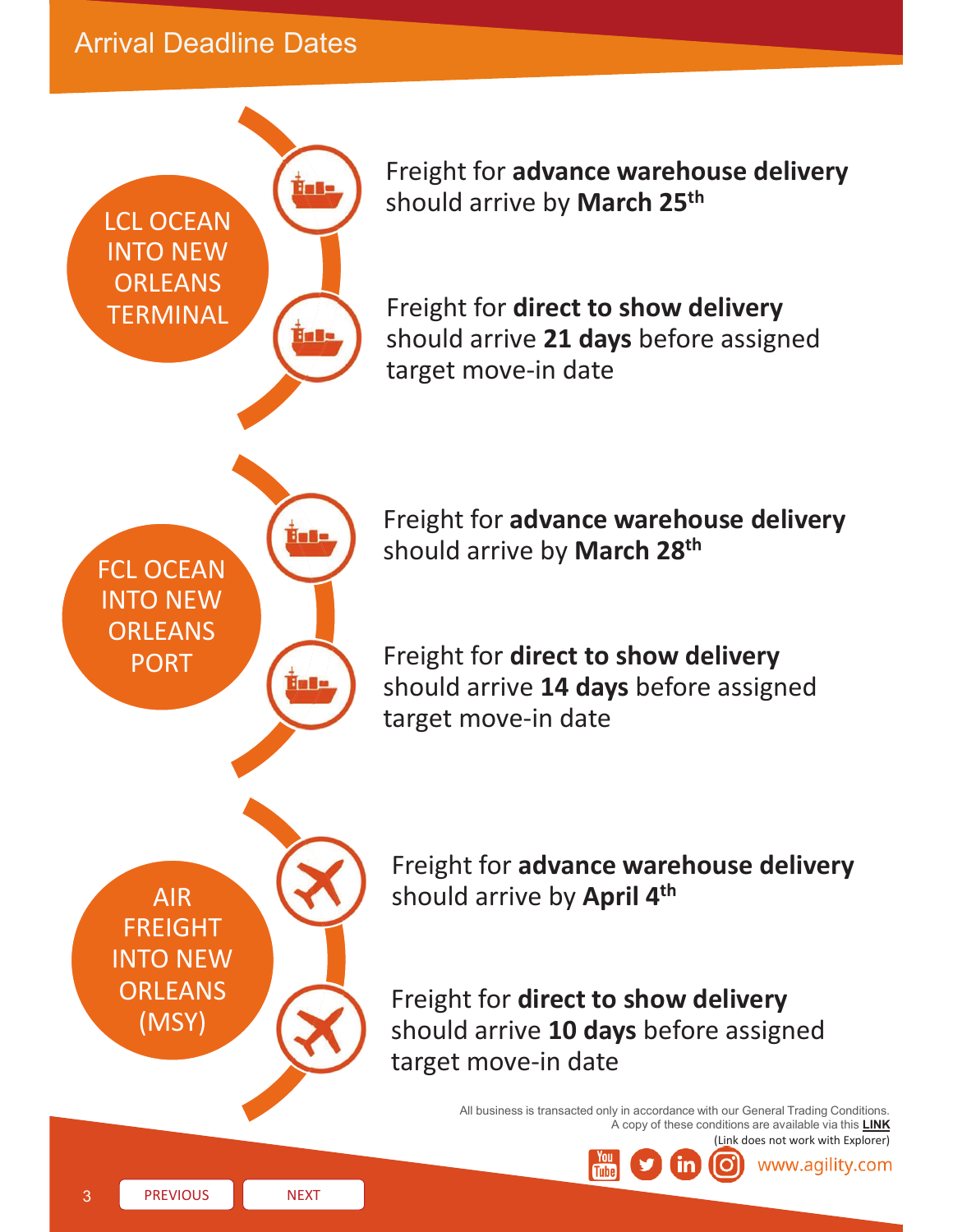• Morial Convention Center

**MENU**

- 900 Convention Center Boulevard
- New Orleans, LA 70130 USA
- *"Exhibitor Name"* / Booth No.\_\_\_\_
- IEEE PES T&D 2022
- E-mail: cmay@agility.com
- Tel: + 1 941 861 8930
- Fax: + 1 941 237 5681



# **Notify**



www.agility.com

- *"Exhibiting Company Name"*
- c/o IEEE PES T&D 2022
- Booth No.
- Morial Convention Center
- New Orleans, LA USA
- Made in (country of origin)



All business is transacted only in accordance with our General Trading Conditions. A copy of these conditions are available via this **LINK** (Link does not work with Explorer)

PREVIOUS NEXT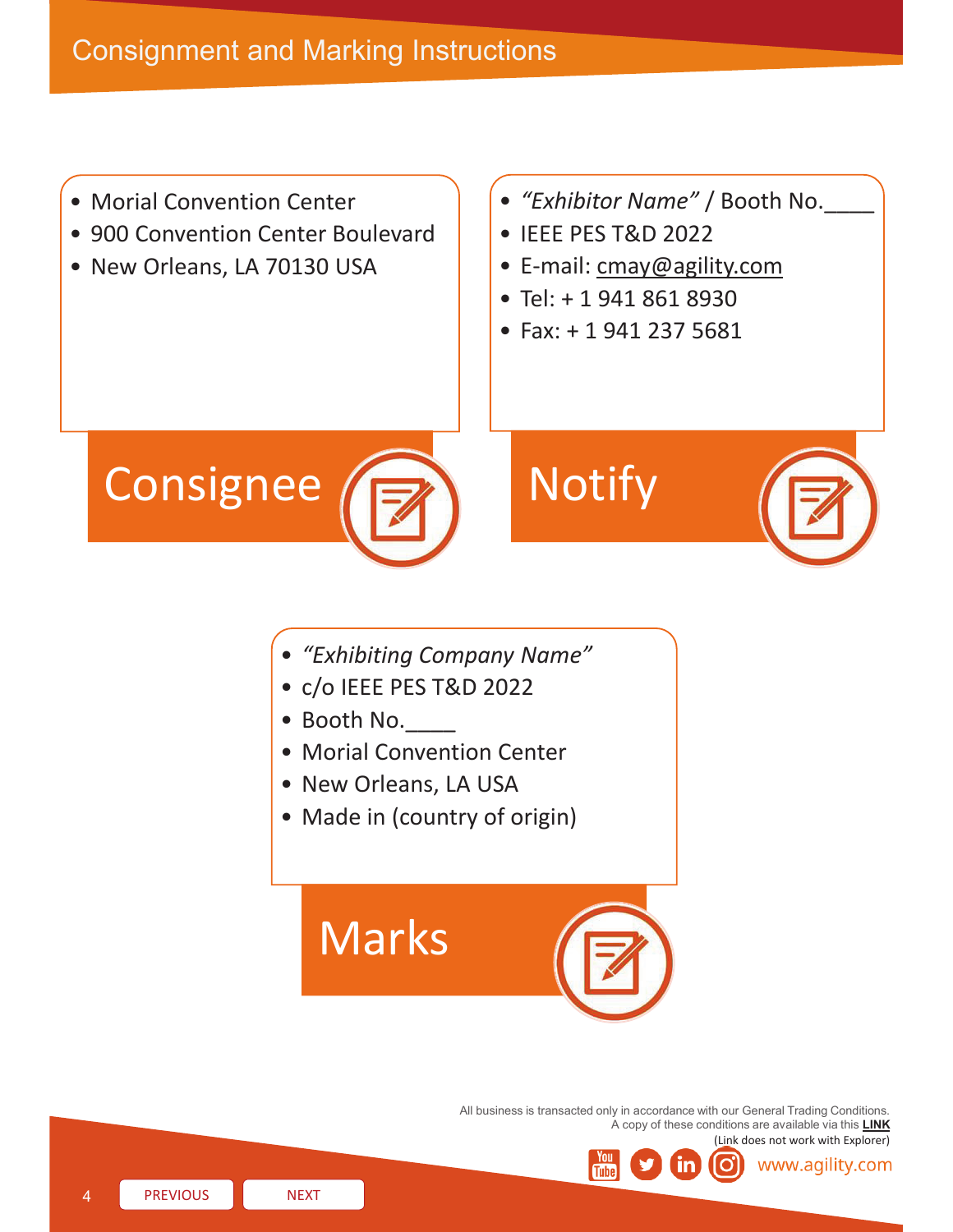To find an *Agility Fairs & Events* agent office in your country please CLICK HERE

If you only require services from arrival USA, then CONTACT US prior to shipping for handling and coordination

Please CLICK HERE for blank shipping documents and instructions (ex - pre alert, ISF form, commercial invoice & packing list, Customs POA and other gov't agency forms)

NOTIFICATION - You must notify Agility Fairs & Events with details of your shipment before it departs the origin country

INSURANCE – Take out adequate insurance to cover the value of your exhibit to and from the show

> All business is transacted only in accordance with our General Trading Conditions. A copy of these conditions are available via this **LINK** (Link does not work with Explorer)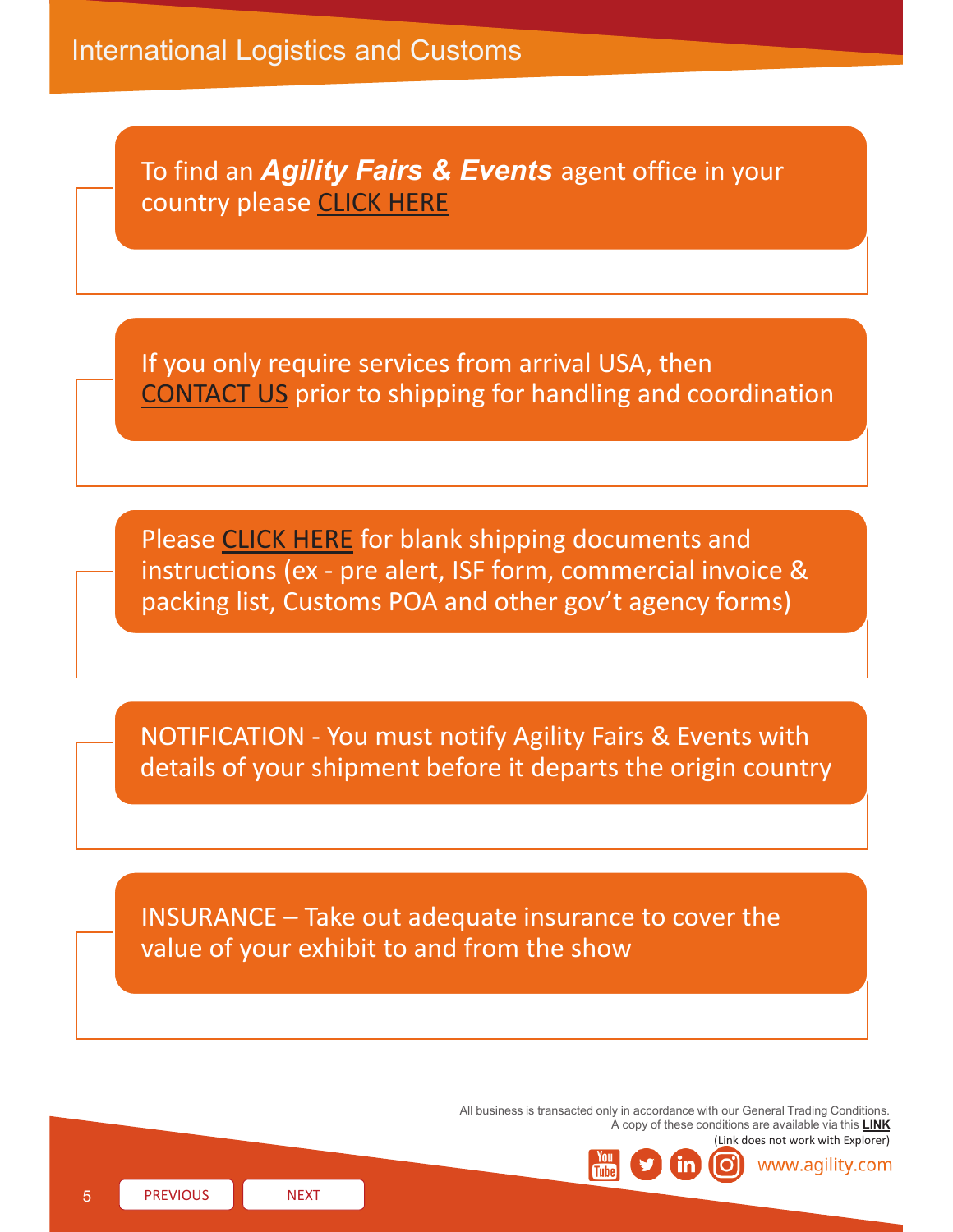# **Shipping Documents**



- $\triangleright$  Pre Alert requirement documents are basic guides for which documents are required for air and ocean shipments, and details on specific items that require additional documentation.
- $\triangleright$  Pre Alert form is your instructions page to us on how to handle the shipment.
- $\triangleright$  ISF guidelines are notes on what is required to complete an Importer Security Filing for your ocean shipment along with the blank ISF form.
- ¾ Commercial Invoice and Packing List (CIPL)
- $\triangleright$  The Customs Power of Attorney (POA) and Non-Resident forms are required for ALL import shipments into the United States. Instructions for these forms are attached.
- $\triangleright$  Re-export FPPI Power of Attorney is required for ALL shipments that are being re-exported after the show / exhibition.
- $\triangleright$  Textile Declaration form and manufacturer form are both required for any shipment that contains any textile items.
- $\triangleright$  TSCA form is required for any shipment that contains a chemical. The TSCA form is required for all shipments that contain pens.
- $\triangleright$  Lacey Act form is required for any product that is made of wood.

All business is transacted only in accordance with our General Trading Conditions. A copy of these conditions are available via this **LINK**



(Link does not work with Explorer) www.agility.com

6 **PREVIOUS NEXT**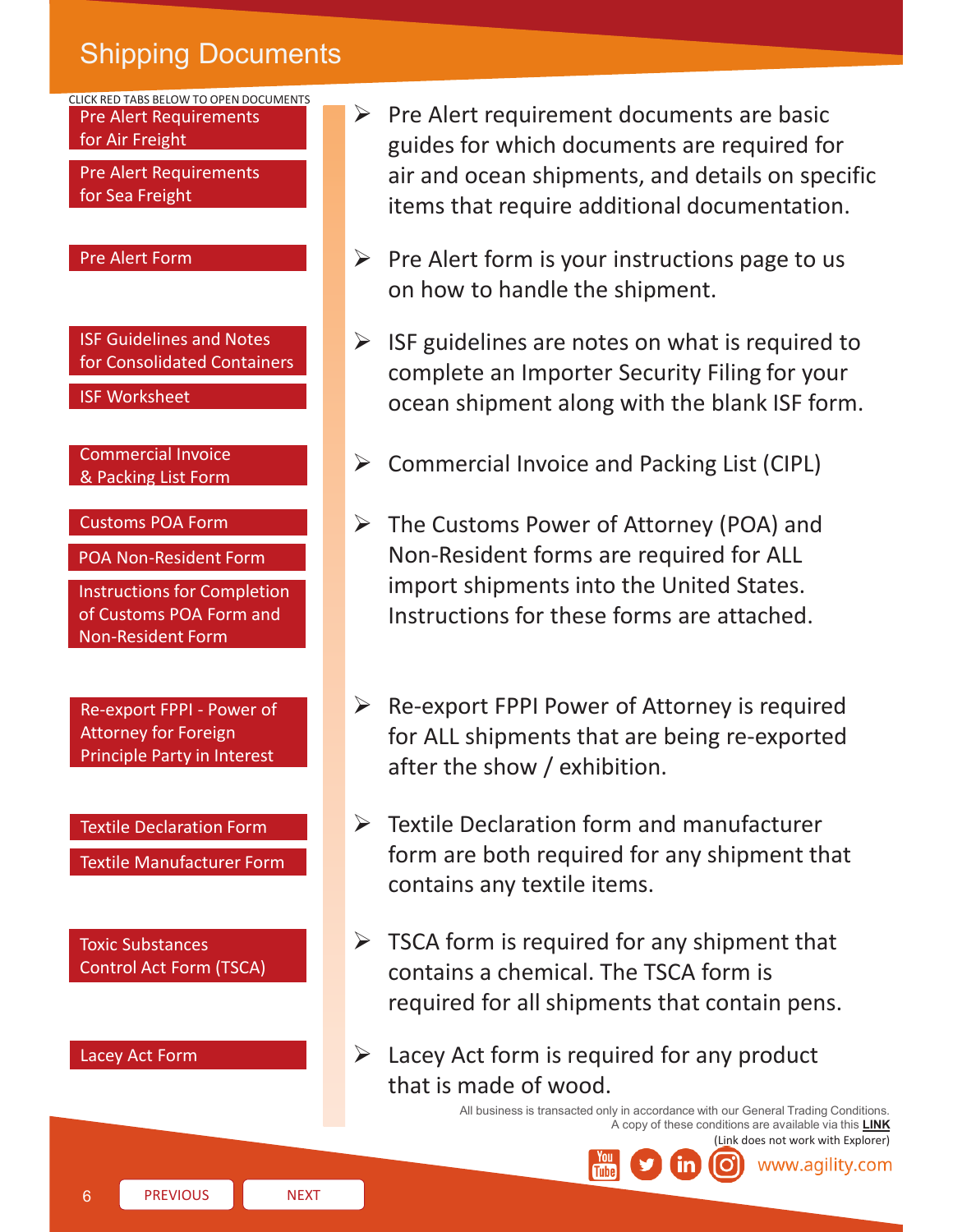Agility Fairs & Events is ready to make your international shipping needs easy. Contact Agility Fairs & Events USA today to get started!

**Show Project Manager: Colin May Email: cmay@agility.com Mobile: + 1 404 822 5440**

**Agility Fairs & Events**  1100 Tamiami Trail South, Suite B Venice, FL 34285 USA Tel: + 1 941 861 8930 US Toll Free: 866 298 3422 Fax: + 1 941 237 5681 www.agility.com

### **Please CLICK HERE to request a quotation for our services.**

Agility Fairs & Events Logistics LLC terms and conditions require that all transportation services be paid before the show opens. International exhibitors may make credit arrangements through our coordinating offices in their home country. Payment may also be made via wire transfer or credit card.

> All business is transacted only in accordance with our General Trading Conditions. A copy of these conditions are available via this **LINK** (Link does not work with Explorer)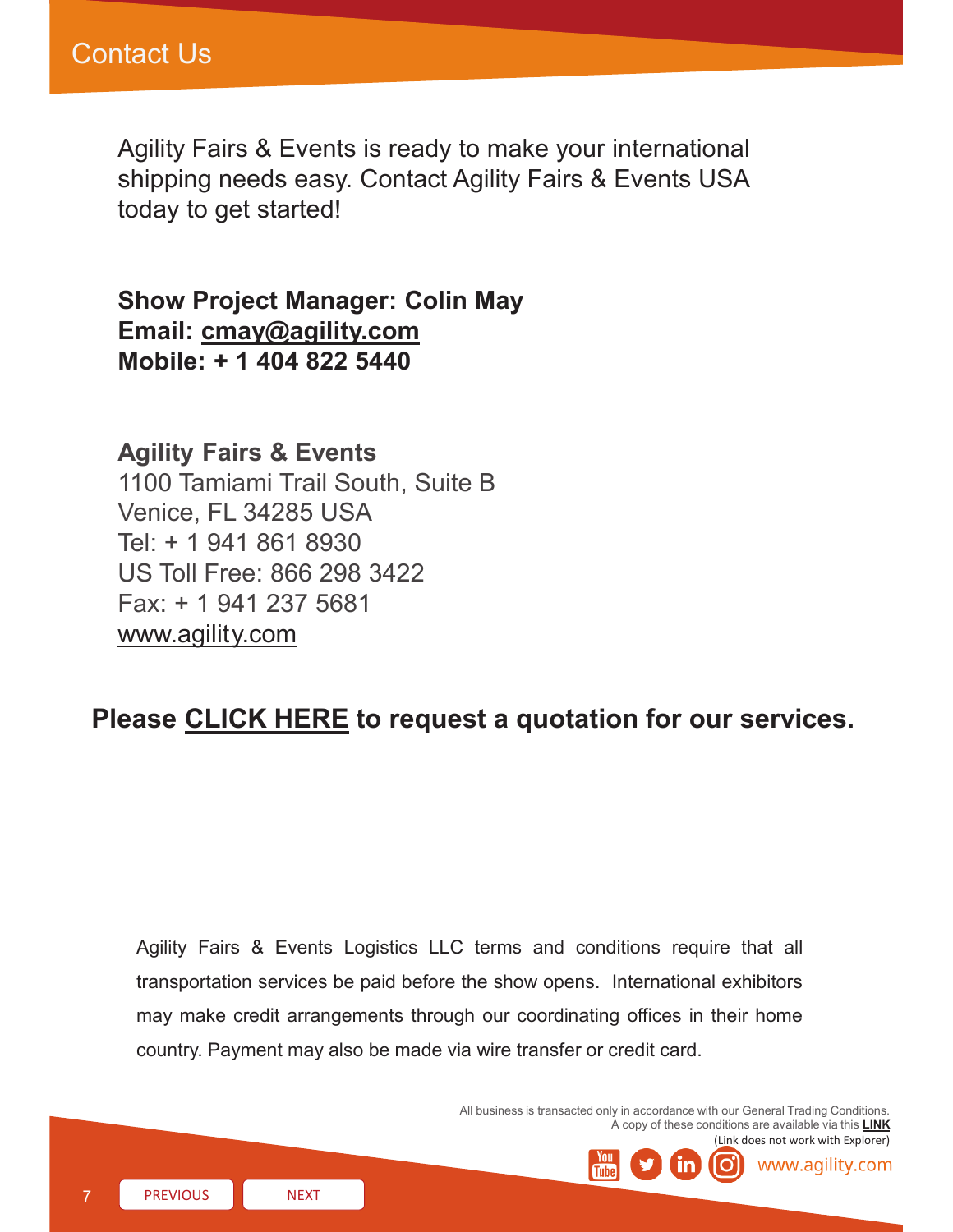## Agility Agent Offices

**Agility Fairs & Events has an agent office in most countries. If you do not see your country listed below, then please contact Agility Fairs & Events USA so that we can provide local contact info.** 

#### **MENU Australia**

**Agility Fairs & Events 28-32 Sky Road Melbourne Airport VIC 3045 Australia Contact: Fiona Ostoja Tel: + 61 3 9330 3303 Fax: + 61 3 9330 3337 Email: expoeasy@agility.com**

#### **Austria**

**AMB Logistics GmbH Messeplatz 1 Graz 8010 Austri0061 Contact: Patrick Görgl Tel: + 43 316 8088 150 Fax: + 43 316 8088 159 Email: patrick.goergl@ amb-logistics.at**

#### **Belgium**

**Schenker Fairs & Exhibitions Vliegveld 756 1820 Steenokkerzeel Belgium Contact: Selma Demir Tel: + 32 2 716 37 86 Fax: + 32 2 716 38 55 Email: selma.demir@ dbschenker.com**

#### **Brazil**

**Fink Mobility Estrada dos Bandeirantes, 2856 Jacarepagua, Rio de Janiero RJ 22775-110 Brazil Contact: Renata Vinhas Tel: + 55 21-3410-9737 Mobile: +55 21 98236 0130 Email: rvinhas@fink.com.br**

#### **Canada**

*Agility Partner Offices continued -* **Email: mhelmy@agility.com Agility Fairs & Events 185 Courtney Park Drive East Suite B, Mississauga Ontario L5T 2T6 Canada Contact: Mike Helmy Tel: + 1 905 612 7399 Fax: + 1 905 612 7550**

#### **China**

**Agility Fairs & Events Unit 408 Prime Tower No. 22 Chaowai Street Chaoyang District Beijing 100020 P.R. China Contact: Roaddy Lu Tel: + 86 86 10 8412 8899 x 828 Fax: + 86 10 6588 9165 Email: blu@agility.com**

#### **Denmark**

**Agility A/S Stamholmen 70 DK-2850 Hvidovre Copenhagen, Denmark Contact: Henrik Barth Tel: + 45 32462965 Fax: + 45 32462950 Email: hbarth@agility.com**

#### **Finland**

**Suomen Messulogistiikka Oy Sinimäentie 6 02630 Espoo Finland Contact: David Palomo Tel: + 358 50 4307 082 Fax: + 358 10 309 6611 Email: David.Palomo@SMLog.fi**

#### **France**

**E.S.I. 2 Rue du Meunier Zac du Moulin 95700 Roissy en France France Contact: Rachid Bensaber Tel: + 33 1 30 11 93 43 Fax: + 33 7 88 63 82 46 Email: bensaber.rachid@ group-esi.com**

#### **Germany**

**Agility Fairs & Events GmbH Reisholzer Bahnstrasse 41 40599 Duesseldorf Germany Contact: Christian Rasche Tel: + 49 211 9952 0 Fax: + 49 211 9952 259 Email: crasche@agility.com**

#### **Hong Kong**

**Agility Fairs & Events Suite 3001-3, 30/F Skyline Tower 39 Wang Kwong Road Kowloon Bay, Hong Kong Contact: Sunny Ling Tel: + 852-2211 8205 / 8852 8205 Fax: + 852-2866-2421 Email: sling@agility.com**

**Shipping Instructions**

#### **India**

**PS Bedi Group D-14/1 & 14/2 Okhla Industrial Area Phase – I, New Delhi 110 020 India Contact: Neha Nijhawan Tel: + 91 11 4605 5200 Fax: + 91 11 4173 5021 E-mail: outboundexh@psbedi.com**

#### **Ireland**

**Interflow Logistics Ltd. Suite 304 The Crescent Building Northwood Business Park Santry, Dublin 9 Ireland Contact: Niall Thompson Tel: + 353 16 853 845 Fax: + 353 64 662 0558 Email: niall@interflow.ie**

#### **Italy**

**Agility Fairs & Events Strada Vecchia Paullese 5/A Pantigliate, Milan 20090 Italy Contact: Marco Simone Tel: + 39 02 269 05324 Fax: + 39 02 269 05208 Email: msimone@agility.com** 

#### **Japan**

**Agility Fairs & Events 7F NO F, Kanda Iwamoto-cho Building., 8-16 Iwamoto-cho 3-chome, Chiyoda-ku, Tokyo 101-0032, Japan Contact: Tokiko Inaba Tel: + 81 03 5821 4617 Fax: + 81 03 5821 4610 Email: fejapan@agility.com**

All business is transacted only in accordance with our General Trading Conditions. A copy of these conditions are available via this **LINK** (Link does not work with Explorer)